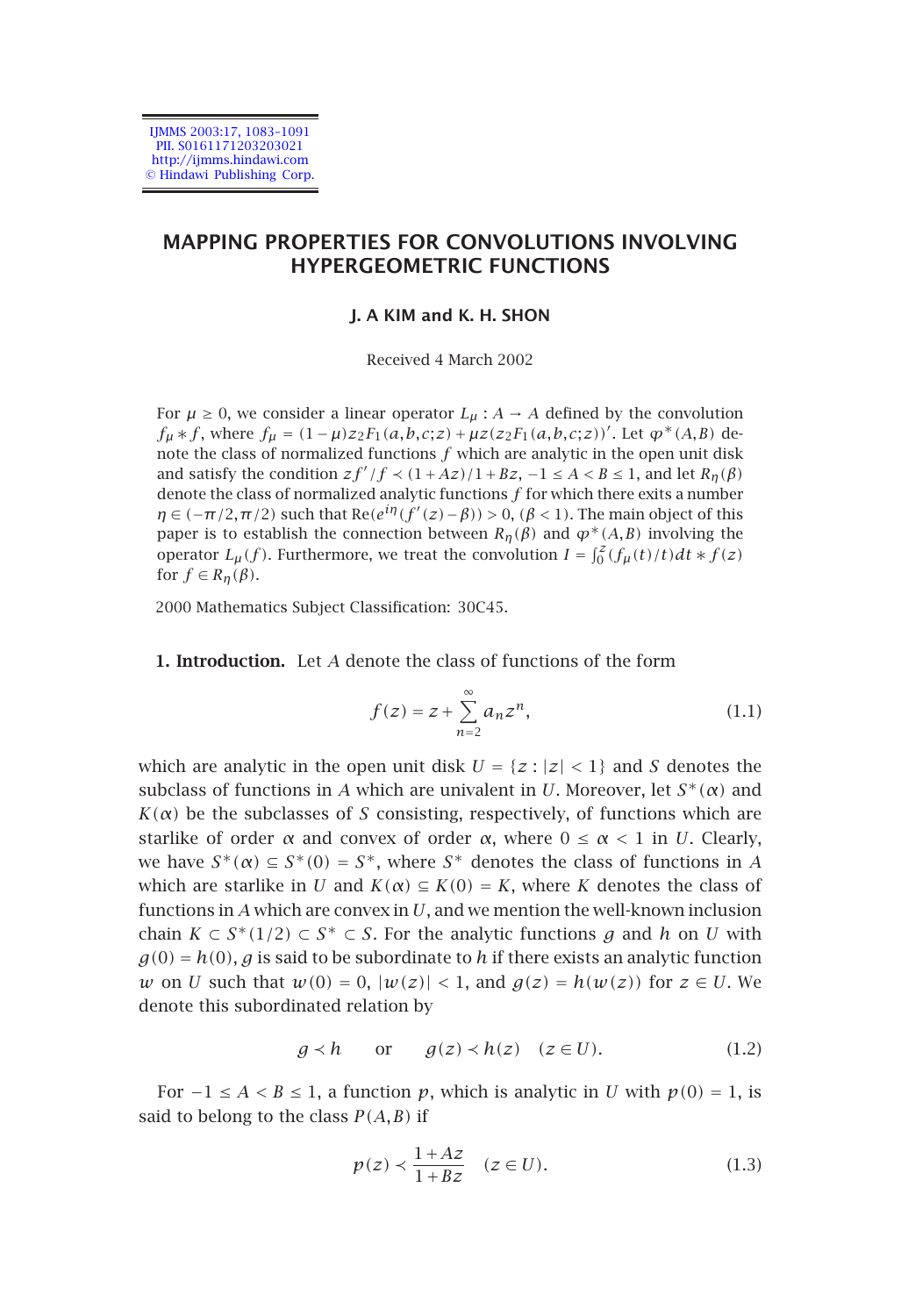The above condition [m](#page-8-1)eans that  $p$  takes the values in the disk with a center *(*1−*AB)/(*1−*B*2*)* and a radius |*A*−*B*|*/(*1−*B*2*)*. The boundary circle cuts the real axis at the points  $(1+A)/(1+B)$  and  $(1-A)/(1-B)$ . A function *f* ∈ *A* is said to be in  $\varphi^*(A, B)$  if  $zf'/f \in P(A, B)$ , and in  $K(A, B)$  if  $zf' \in \varphi^*(A, B)$ . The class *ϕ*∗*(A,B)* was introduced by N. Shukla and P. Shukla [4]. Also, Janowski [2] introduced the class  $P(A, B)$ . For the fixed natural number  $n$ , the subclass  $P_n(A, B)$  of  $P(A, B)$  containing functions  $p$  of the form  $p(z) = 1 + p_n z^n + \cdots$ , *z* ∈ *U*, was defined by Stankiewicz and Waniurski [7]. In addition, Stankiewicz and T[rojn](#page-0-0)ar-Spelina [6] investigated a function  $p(z) = 1 - p_n z^n - \cdots$  belongs to the class *R*( $n$ ,*A*,*B*), where *A* ∈ *R* and *B* ∈ [0,1] if  $p(z)$  <  $(1 + Az)/(1 - Bz)$ . Let  $R_n(\beta)$  denote the class of functions  $f \in A$  for which there exists a number  $\eta \in (-\pi/2, \pi/2)$  such that

$$
Re[e^{i\eta}(f'(z) - \beta)] > 0 \quad (z \in U, \ \beta < 1). \tag{1.4}
$$

Clearly, we have  $R_n(\beta) \subset S$  ( $0 \leq \beta < 1$ ). Furthermore, if a function  $f$  of the form (1.1) belongs to the class  $R_n(\beta)$ , then

$$
|a_n| \le \frac{2(1-\beta)\cos\eta}{n} \quad (n \in N \setminus \{1\}).
$$
 (1.5)

The class  $R_n(\beta)$  was studied by Kanas and Srivastava [3].

The hypergeometric function  $_2F_1(a,b,c;z)$  is given as a power series, converging in *U*, in the following way

$$
{}_2F_1(a,b,c;z) = \sum_{n=0}^{\infty} \frac{(a)_n(b)_n}{(c)_n(1)_n} z^n,
$$
\n(1.6)

where *a*, *b*, and *c* are complex numbers with  $c \neq 0, -1, -2, \ldots$ , and  $(\lambda)_n$  denotes the Pochhammer symbol (or the generalized factorial since  $(1)_n = n!$ ) defined, in terms of the Gamma function Γ, by

$$
(\lambda)_n := \frac{\Gamma(\lambda + n)}{\Gamma(\lambda)}
$$
  
= 
$$
\begin{cases} 1 & \text{if } n = 0, \\ \lambda(\lambda + 1) \cdots (\lambda + n - 1) & \text{if } n \in N = \{1, 2, \dots\}. \end{cases}
$$
 (1.7)

Note that  ${}_{2}F_{1}(a,b,c;z)$ , for  $a = c$  and  $b = 1$  (or, alternatively, for  $a = 1$  and  $b = c$ ), reduces to the relatively more familiar geometric function. We also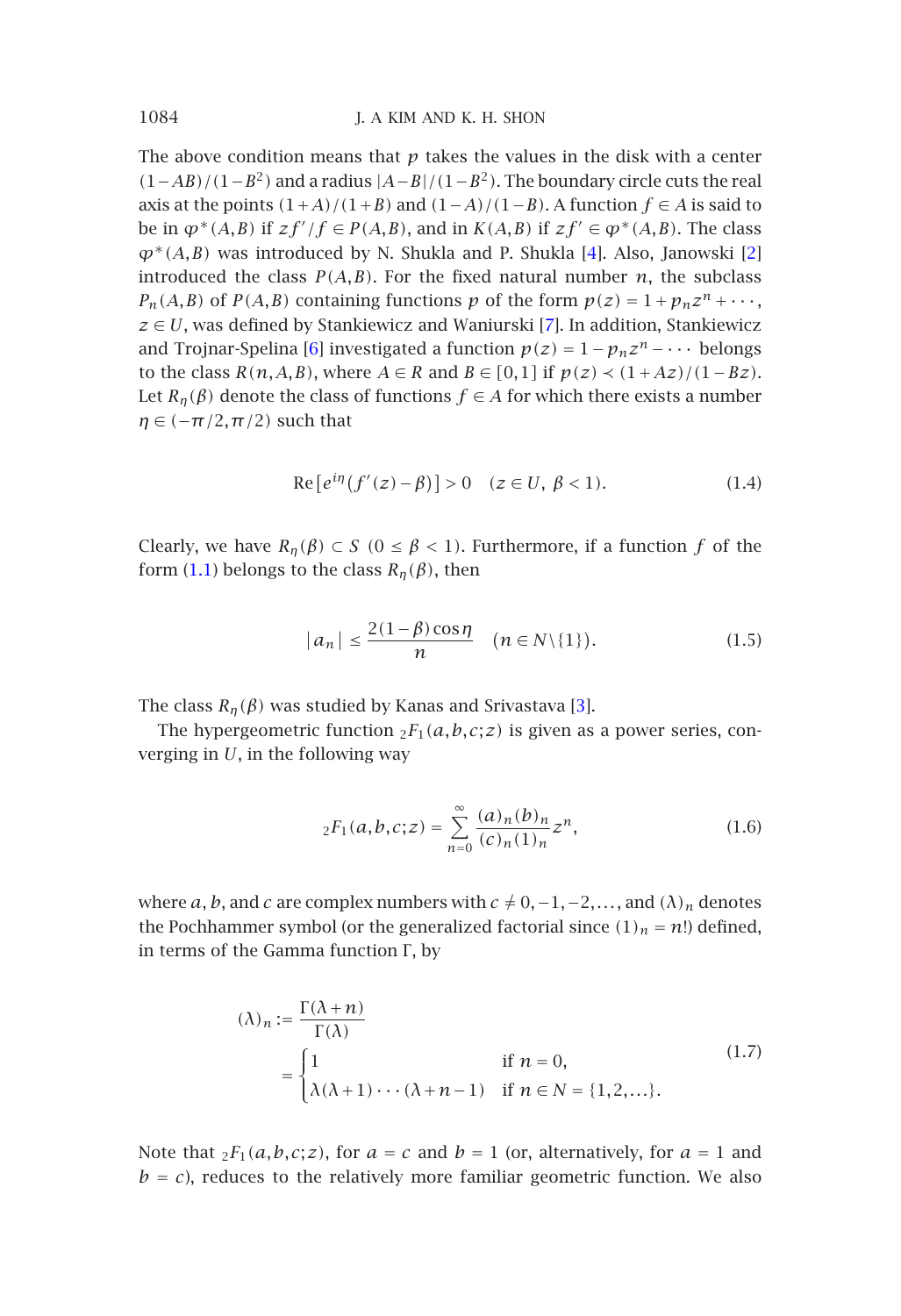MAPPING PROPERTIES FOR CONVOLUTIONS *...* 1085

note that  ${}_{2}F_{1}(a,b,c;1)$  converges for Re $(c-a-b) > 0$  and is related to the Gamma functions by

$$
{}_{2}F_{1}(a,b,c;1) = \frac{\Gamma(c)\Gamma(c-a-b)}{\Gamma(c-a)\Gamma(c-b)}.
$$
\n(1.8)

The Hadamard product (or convolution) of two power series  $f(z) = \sum_{n=0}^{\infty} a_n z^n$ and  $g(z) = \sum_{n=0}^{\infty} b_n z^n$  is defined as the power series

<span id="page-2-0"></span>
$$
(f * g)(z) = \sum_{n=0}^{\infty} a_n b_n z^n.
$$
 (1.9)

N. Shukla and P. Shukla [4] studied the mapping properties of a function  $f_{\mu}$  to be as given in

$$
f_{\mu}(z) = (1 - \mu)z_2 F_1(a, b, c; z) + \mu z (z_2 F_1(a, b, c; z))' \quad (\mu \ge 0), \tag{1.10}
$$

and investig[ated](#page-2-0) [t](#page-2-0)he geometric properties of an integral operator of the fo[rm](#page-7-1)

$$
I(z) = \int_0^z \frac{f_\mu(t)}{t} dt.
$$
 (1.11)

We now consider a linear operator  $L_{\mu}$ :  $A \rightarrow A$  defined by

$$
L_{\mu}(f) = f_{\mu}(z) * f(z).
$$
 (1.12)

<span id="page-2-1"></span>For  $\mu = 0$  in (1.12),  $L_{\mu}(f) = [I_{a,b,c}(f)](z)$ , which was introduced by Hohlov [1]. Also, Kanas a[nd](#page-8-2) Srivastava [3], and Srivastava and Ow[a](#page-0-0) [\[5\]](#page-0-0) showed that the operator  $I_{a,b,c}(f)$  is the natural extensions of the Alexander, Libera, Bernardi, and Carlson-Shaffer operators. In this paper, we find a relation between *Rη(β)* and  $\varphi^*(A, B)$  involving the operator  $L_\mu(f)$ . Furthermore, we study to obtain some conditions for the starlikeness and convexity of the convolution of *I* and *f*, which are given by (1.11) and (1.1), respectively, for  $f \in R_n(\beta)$ .

**2. Main results.** We make use of the following lemma.

**LEMMA 2.1** [4]. *Sufficient conditions for f of the form (1.1) to be in*  $\varphi^*(A, B)$ *and K(A,B) are*

$$
\sum_{n=2}^{\infty} \left[ (1+B)n - (A+1) \right] |a_n| \le B - A,
$$
\n
$$
\sum_{n=2}^{\infty} n \left[ (1+B)n - (A+1) \right] |a_n| \le B - A,
$$
\n(2.1)

*respectively.*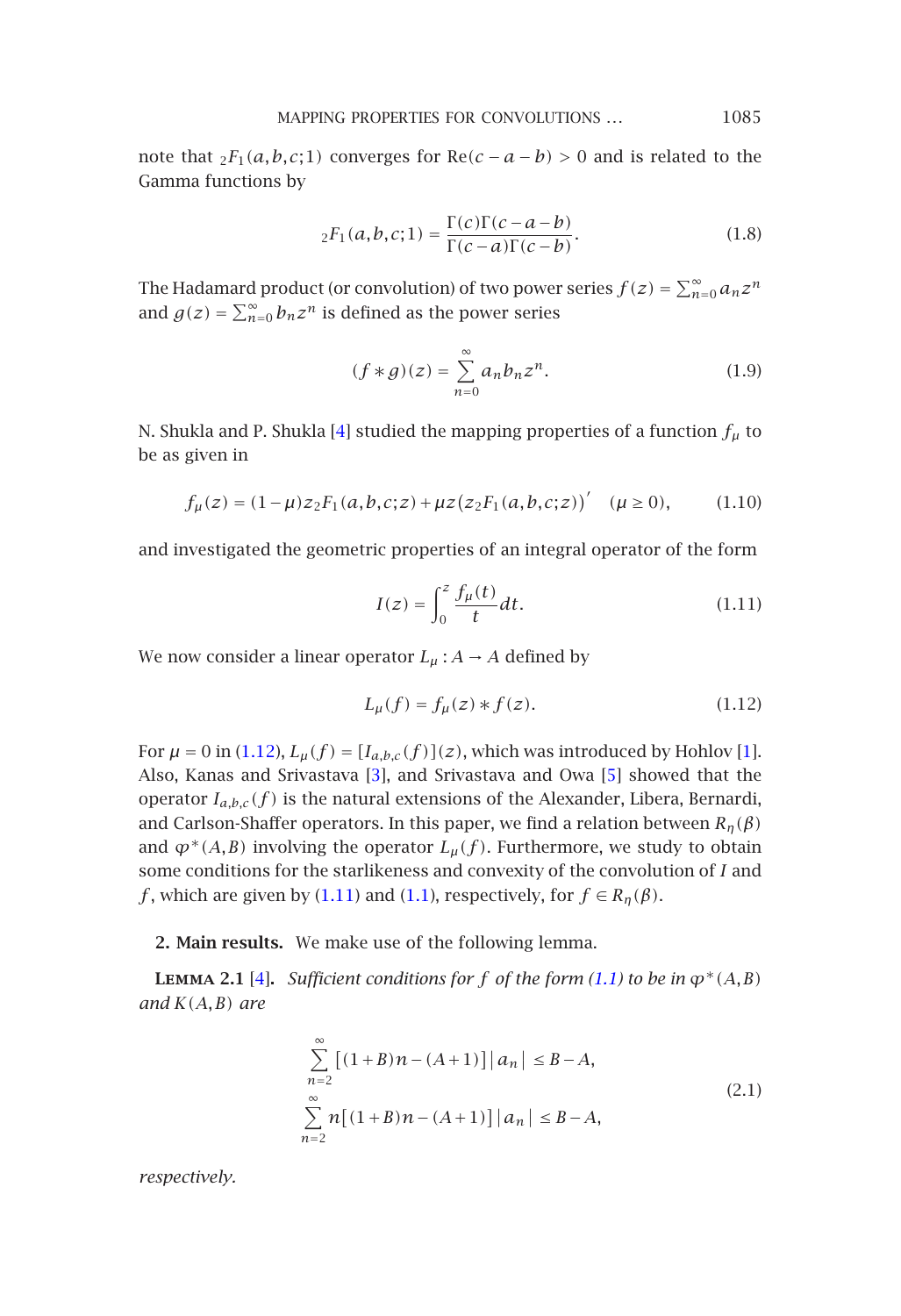**THEOREM 2.2.** *Let*  $a > 1$ ,  $b > 1$ , and  $c > a + b + 1$ . If  $f \in R_n(\beta)$  and the *inequality*

$$
\frac{\Gamma(c)\Gamma(c-a-b)}{\Gamma(c-a)\Gamma(c-b)} \left[ (1+B)\left(1+\frac{\mu ab}{c-a-b-1}\right) - (A+1)\left(\mu - \frac{(\mu-1)(c-a-b)}{(a-1)(b-1)}\right) \right]
$$
  

$$
\le (B-A)\left(\frac{1}{2(1-\beta)\cos\eta} + 1\right) + \frac{(A+1)(\mu-1)(c-1)}{(a-1)(b-1)} \tag{2.2}
$$

*is satisfied, then*  $L_{\mu}(f) \in \varphi^*(A, B)$ *.* 

PROOF. By Lemma 2.1, it suffices to show that

$$
T_1 := \sum_{n=2}^{\infty} \left[ (1+B)n - (A+1) \right] \left| \frac{\left(1 + (n-1)\mu\right)(a)_{n-1}(b)_{n-1}}{(c)_{n-1}(1)_{n-1}} a_n \right| \le B - A. \tag{2.3}
$$

Since  $f \in R_{\eta}(\beta)$  and  $|a_n| \leq 2(1-\beta)\cos(\eta/n)$ . Hence,

$$
T_{1} \leq \sum_{n=2}^{\infty} \left[ (1+B)n - (A+1) \right] \frac{(1 + (n-1)\mu)(a)_{n-1}(b)_{n-1}}{(c)_{n-1}(1)_{n-1}} \frac{2(1-\beta)\cos\eta}{n}
$$
  
\n
$$
= 2(1-\beta)\cos\eta \left\{ (1+B) \left( \sum_{n=0}^{\infty} \frac{(a)_{n}(b)_{n}}{(c)_{n}(1)_{n}} - 1 \right) - \frac{(A+1)(c-1)}{(a-1)(b-1)} \left( \sum_{n=0}^{\infty} \frac{(a-1)_{n}(b-1)_{n}}{(c-1)_{n}(1)_{n}} - 1 - \frac{(a-1)(b-1)}{c-1} \right) + \frac{(1+B)\mu ab}{c} \sum_{n=0}^{\infty} \frac{(a+1)_{n}(b+1)_{n}}{(c+1)_{n}(1)_{n}} - (A+1)\mu \left[ \sum_{n=0}^{\infty} \frac{(a)_{n}(b)_{n}}{(c)_{n}(1)_{n}} - 1 - \frac{c-1}{(a-1)(b-1)} \left( \sum_{n=0}^{\infty} \frac{(a-1)_{n}(b-1)_{n}}{(c)_{n}(1)_{n}} - 1 - \frac{(a-1)(b-1)}{c-1} \right) \right] \} \n= 2(1-\beta)\cos\eta \left\{ \frac{\Gamma(c)\Gamma(c-a-b)}{\Gamma(c-a)\Gamma(c-b)} \left[ (1+B)\left( 1 + \frac{\mu ab}{c-a-b-1} \right) - (a-1)(b-1) \right) - \left[ 1+B-(A+1)\left( \mu - \frac{(\mu-1)(c-a-b)}{(a-1)(b-1)} \right) \right] \right\}.
$$
\n(2.4)

Now, this last expression is bounded above by *B* −*A* if (2.2) holds.

 $\Box$ 

<span id="page-3-0"></span>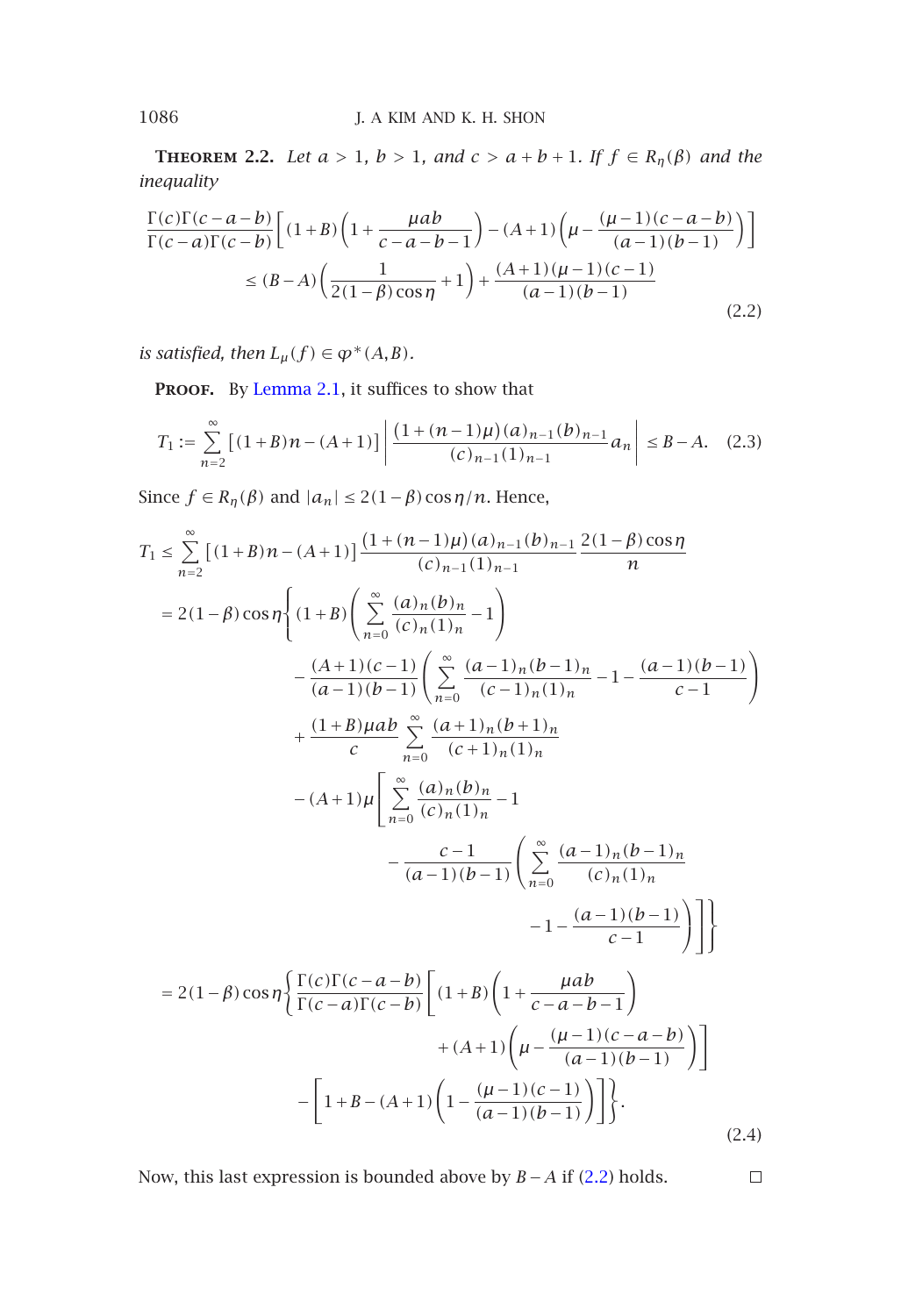MAPPING PROPERTIES FOR CONVOLUTIONS *...* 1087

<span id="page-4-0"></span>If we take  $\mu = 0$ ,  $A = 2\alpha - 1$ , and  $B = 1$  in Theorem 2.2, we have the following corollary.

**COROLLARY** 2.3. *Let*  $a > 1$ ,  $b > 1$ , and  $c > a + b + 1$ . If  $f \in R_n(\beta)$  and the *inequality*

$$
\frac{\Gamma(c)\Gamma(c-a-b)}{\Gamma(c-a)\Gamma(c-b)} \left[ 1 - \frac{\alpha(c-a-b)}{(a-1)(b-1)} \right]
$$
\n
$$
\leq (1-\alpha) \left( \frac{1}{2(1-\beta)\cos\eta} + 1 \right) - \frac{\alpha(c-1)}{(a-1)(b-1)} \tag{2.5}
$$

*is satisfied, then*  $z_2F_1(a,b,c;z) * f \in S^*(\alpha)$ *.* 

If we take  $\alpha = 0$ ,  $\beta = 0$ , and  $\eta = 0$  in Corollary 2.3, we get the following corollary.

<span id="page-4-1"></span>**COROLLARY** 2.4. *Let*  $a > 1$ ,  $b > 1$ , and  $c > a + b + 1$ . If  $f \in S$ , and the in*equality*

$$
\frac{\Gamma(c)\Gamma(c-a-b)}{\Gamma(c-a)\Gamma(c-b)} \le \frac{3}{2}
$$
\n(2.6)

*is satisfied, then*  $z_2F_1(a,b,c;z) * f \in S^*$ .

**THEOREM 2.5.** *Let*  $a > 0$ *,*  $b > 0$ *,* and  $c > a + b + 2$ *.* If  $f \in R_n(\beta)$ *,* and the *inequality*

$$
\frac{\Gamma(c)\Gamma(c-a-b)}{\Gamma(c-a)\Gamma(c-b)} \left[ B - A + ((1+B)(1+2\mu) - (A+1)\mu) \frac{ab}{c-a-b-1} + \frac{(1+B)\mu(a)_2(b)_2}{(c-a-b-2)_2} \right] \tag{2.7}
$$
\n
$$
\le (B-A) \left( \frac{1}{2(1-\beta)\cos\eta} + 1 \right)
$$

*is satisfied, then*  $L_{\mu}(f) \in K(A, B)$ *.* 

PROOF. The proof follows from Lemma 2.1. Using the method of the proof of Theorem 2.2, we omit the details involved.  $\Box$ 

For  $\mu = 0$ ,  $A = 2\alpha - 1$ , and  $B = 1$ , Theorem 2.5 yields the following corollary.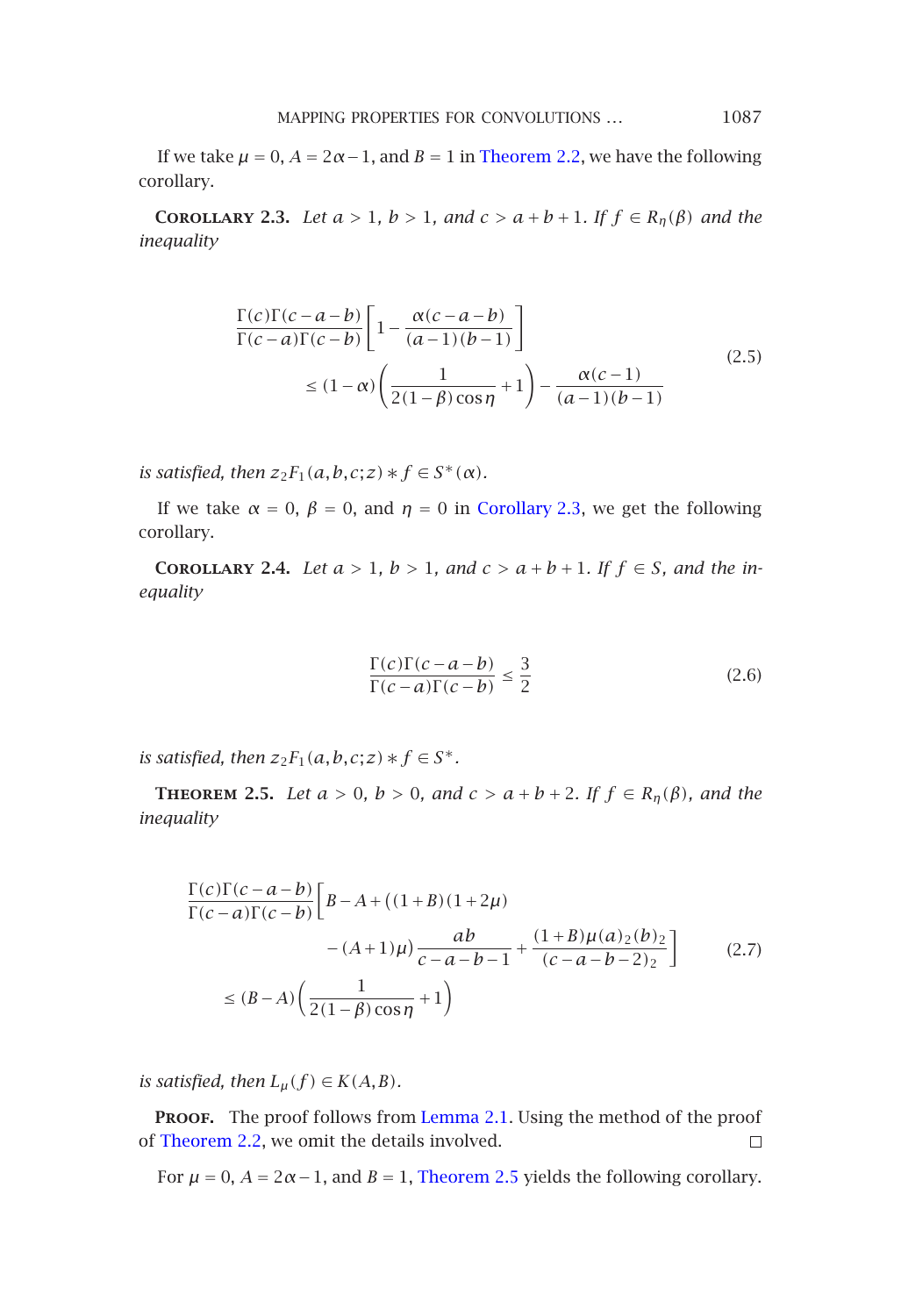**COROLLARY 2.6.** *Let*  $a > 0$ *[,](#page-5-0)*  $b > 0$ *,* [and](#page-5-0)  $c > a + b + 2$ *. If*  $f \in R_\eta(\beta)$  *and the inequality*

$$
\frac{\Gamma(c)\Gamma(c-a-b)}{\Gamma(c-a)\Gamma(c-b)} \left[1 - \alpha + \frac{ab}{c-a-b-1}\right] \le (1 - \alpha) \left(\frac{1}{2(1-\beta)\cos\eta} + 1\right) \tag{2.8}
$$

*is satisfied, then*  $z_2F_1(a,b,c;z) * f \in K(\alpha)$ *.* 

For  $\alpha = 0$ ,  $\beta = 0$ , and  $\eta = 0$ , Corollary 2.6 yields the following corollary.

**COROLLARY** 2.7. *Let*  $a > 0$ *,*  $b > 0$ *, and*  $c > a + b + 1$ *. If*  $f \in S$  *and the inequality*

$$
\frac{\Gamma(c)\Gamma(c-a-b)}{\Gamma(c-a)\Gamma(c-b)} \left[1 + \frac{ab}{c-a-b-1}\right] \le \frac{3}{2}
$$
\n(2.9)

<span id="page-5-1"></span>*is satisfied, then*  $z_2F_1(a,b,c;z)*f \in K$ *.* 

In our next theorems, we find the sufficient conditions for  $I * f$  to be in  $\varphi$ <sup>\*</sup>(*A,B*) and *K*(*A,B*). From the definition of *I* given by (1.11), we obtain

$$
I(z) = z + \sum_{n=2}^{\infty} \frac{((1-\mu)+n\mu)(a)_{n-1}(b)_{n-1}}{(c)_{n-1}(1)_n} z^n \quad (\mu \ge 0, \ z \in U). \tag{2.10}
$$

**THEOREM 2.8.** *Let*  $a > 1$ ,  $b > 1$ , and  $c > a + b$ . If  $f \in R_n(\beta)$  and the inequality

$$
(1 + B - (A + 1)\mu)_{2}F_{1}(a, b, c; 1) - (A + 1)(1 - \mu)_{4}F_{3}(a, b, 1, 1, c, 2, 2; 1)
$$
  

$$
\leq (B - A) \left( \frac{1}{2(1 - \beta)\cos\eta} + 1 \right)
$$
(2.11)

*is satisfied, then*  $I * f \in \varphi^*(A, B)$ *.* 

PROOF. By Lemma 2.1, it satisfies to show that

$$
T_2 := \sum_{n=2}^{\infty} \left( (1+B)n - (A+1) \right) \left| \frac{(1 - \mu + n\mu)(a)_{n-1}(b)_{n-1}}{(c)_{n-1}(1)_n} a_n \right| \le B - A. \quad (2.12)
$$

<span id="page-5-0"></span>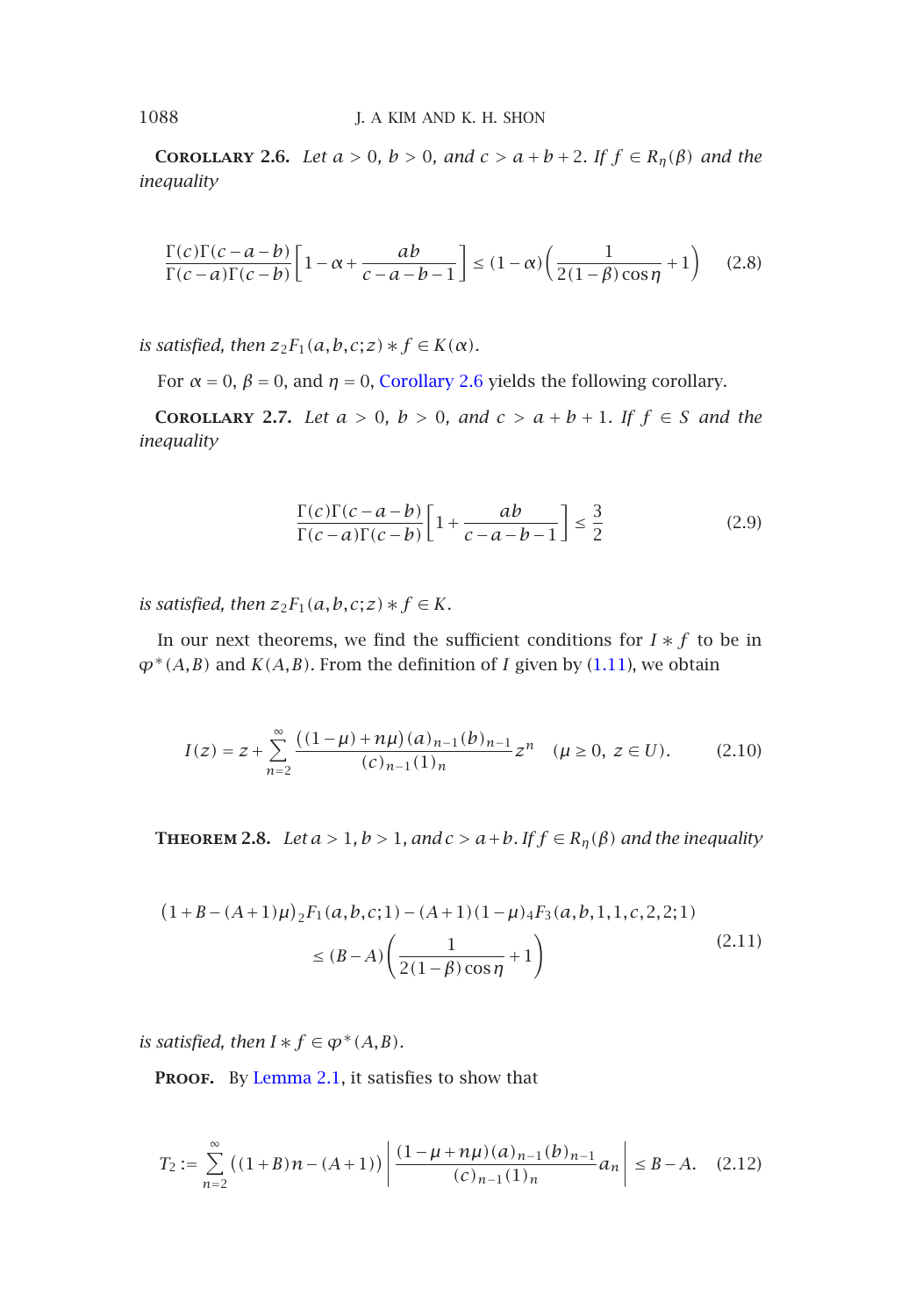### MAPPING PROPERTIES FOR CONVOLUTIONS ... 1089

Suppose that *f* ∈ *R*<sub>*n*</sub>( $\beta$ ). Then by (1.5) we observe that

$$
T_2 \le \sum_{n=2}^{\infty} ((1+B)n - (A+1)) \frac{(1-\mu+n\mu)(a)_{n-1}(b)_{n-1}}{(c)_{n-1}(1)_n} \frac{2(1-\beta)\cos\eta}{n}
$$
  
\n
$$
= 2(1-\beta)\cos\eta \Biggl\{ \left( (1+B)(1-\mu) - (A+1)\mu \right) \sum_{n=2}^{\infty} \frac{(a)_{n-1}(b)_{n-1}}{(c)_{n-1}(1)_n} - (A+1)(1-\mu) \sum_{n=2}^{\infty} \frac{(a)_{n-1}(b)_{n-1}}{(c)_{n-1}(1)_{n+1}} + (1+B)\mu \sum_{n=2}^{\infty} \frac{(a)_{n-1}(b)_{n-1}}{(c)_{n-1}(1)_{n-1}} \Biggr\}
$$
  
\n
$$
= 2(1-\beta)\cos\eta \Biggl\{ \left( (1+B)(1-\mu) - (A+1)\mu \right) \left( \frac{c-1}{(a-1)(b-1)} + {}_2F_1(a,b,c;1) \right) - (A+1)(1-\mu) {}_4F_3(a,b,1,1,c,2,2;1) + (1+B)\mu {}_2F_1(a,b,c;1) \Biggr\}
$$
  
\n
$$
- \Biggl[ \left( (1+B)(1-\mu) - (A+1)\mu \right) \frac{c-1}{(a-1)(b-1)} + B-A \Biggr] \Biggr\}
$$
  
\n
$$
\le B-A
$$
 (2.12)

$$
(2.13)
$$

 $\Box$ 

<span id="page-6-0"></span>by (2.11). This completes the proof.

Taking  $\mu = 0$ ,  $A = 2\alpha - 1$ , and  $B = 1$  in Theorem 2.8, we see the following corollary.

**COROLLARY 2.9.** *Let*  $a > 1$ [,](#page-6-0)  $b > 1$ , [and](#page-6-0)  $c > a + b$ . If  $f \in R_n(\beta)$  and the in*equality*

$$
{}_2F_1(a,b,c;1) - \alpha {}_4F_3(a,b,1,1,c,2,2;1) \le (1-\alpha) \left(\frac{1}{2(1-\beta)\cos\eta} + 1\right) \quad (2.14)
$$

*is satisfied, then*  $\int_0^z 2F_1(a,b,c;t)dt * f \in S^*(\alpha)$ *.* 

Taking  $\alpha = 0$ ,  $\beta = 0$ , and  $\eta = 0$  in Corollary 2.9, we get the following corollary. **COROLLARY 2.10.** *Let*  $a > 1$ ,  $b > 1$ , and  $c > a + b$ *. If*  $f \in S$  *and the inequality* 

$$
\frac{\Gamma(c)\Gamma(c-a-b)}{\Gamma(c-a)\Gamma(c-b)} \le \frac{3}{2}
$$
\n(2.15)

*is satisfied, then*  $\int_0^z 2F_1(a,b,c;t)dt * f \in S^*$ .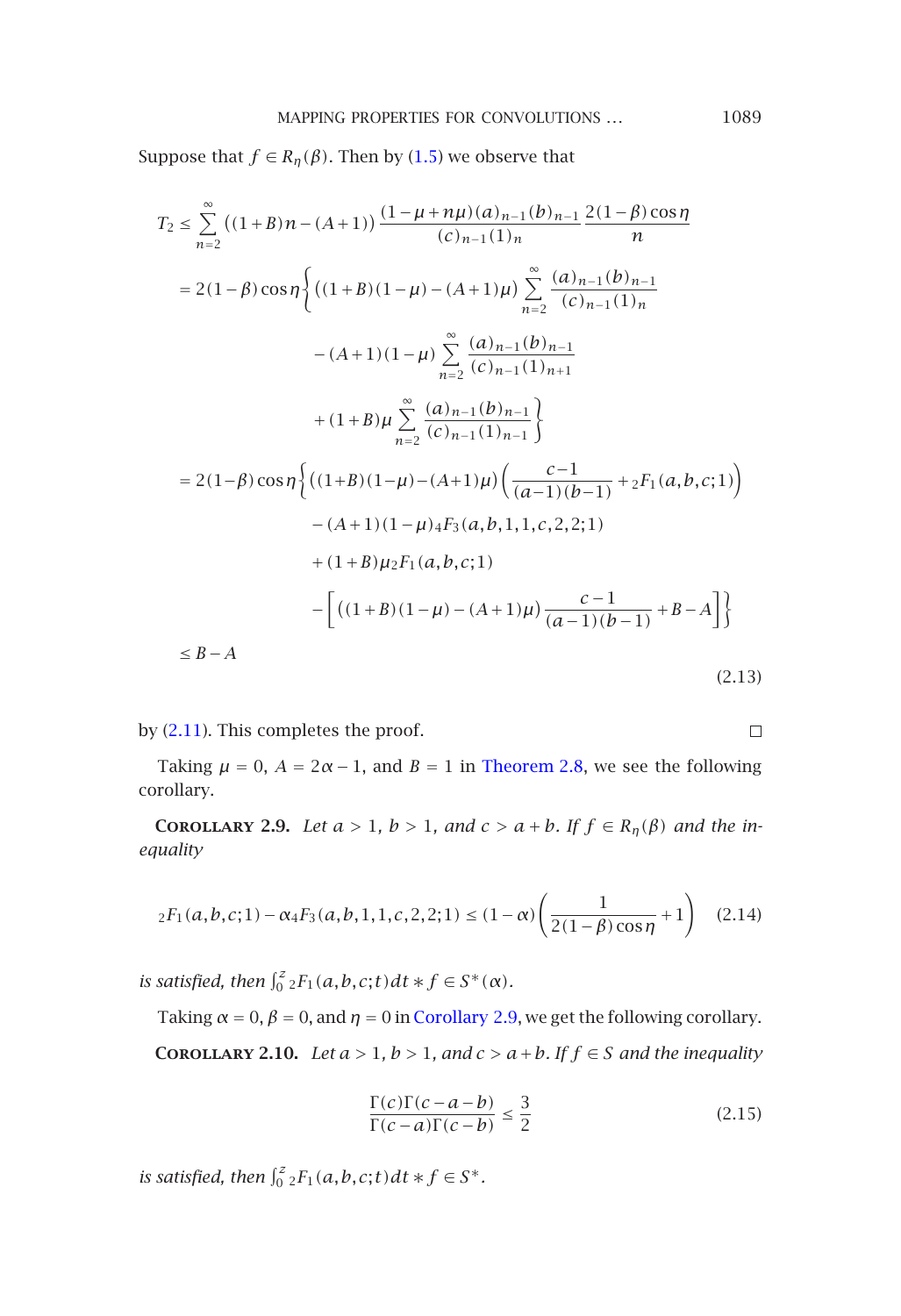**THEOREM 2.11.** *Let*  $a > 1$ ,  $b > 1$ , and  $c > a + b + 1$ . If  $f \in R_n(\beta)$  and the *inequality*

$$
\frac{\Gamma(c)\Gamma(c-a-b)}{\Gamma(c-a)\Gamma(c-b)} \Big[ (1+B)\left(1+\frac{\mu ab}{c-a-b-1}\right) + (A+1)\left(\mu\left(\frac{c-a-b}{(a-1)(b-1)}-1\right)-\frac{c-a-b}{(a-1)(b-1)}\right) \Big] \tag{2.16}
$$
\n
$$
\le (B-A)\left(\frac{1}{2(1-\beta)\cos\eta}+1\right)-\frac{(1-\mu)(A+1)(c-1)}{(a-1)(b-1)}
$$

<span id="page-7-3"></span>*is satisfied, then*  $I * f \in K(A, B)$ *.* 

PROOF. The proof follows from Lemma 2.1 and by applying similar method as in the proof of Theorem 2.8; we omit the details involved.  $\Box$ 

If we let  $\mu = 0$ ,  $A = 2\alpha - 1$ , and  $B = 1$  in Theorem 2.11, we get the following corollary.

**COROLLARY** 2.12. *Let*  $a > 1$ ,  $b > 1$ , and  $c > a + b + 1$ . If  $f \in R_n(\beta)$  and the *inequality*

$$
\frac{\Gamma(c)\Gamma(c-a-b)}{\Gamma(c-a)\Gamma(c-b)} \left[ 1 - \frac{\alpha(c-a-b)}{(a-1)(b-1)} \right]
$$
\n
$$
\leq (1-\alpha) \left( \frac{1}{2(1-\beta)\cos\eta} + 1 \right) - \frac{\alpha(c-1)}{(a-1)(b-1)} \tag{2.17}
$$

*is satisfied, then*  $\int_0^z 2F_1(a,b,c;t)dt * f \in K(\alpha)$ *.* 

If we let  $\alpha = 0$ ,  $\beta = 0$ , and  $\eta = 0$  in Corollary 2.12, we have the following corollary.

<span id="page-7-1"></span>**COROLLARY** 2.13. *Let*  $a > 1$ ,  $b > 1$ , and  $c > a + b + 1$ . If  $f \in S$  and the *inequality*

$$
\frac{\Gamma(c)\Gamma(c-a-b)}{\Gamma(c-a)\Gamma(c-b)} \le \frac{3}{2}
$$
\n(2.18)

<span id="page-7-0"></span>*is satisfied, then*  $\int_0^z 2F_1(a,b,c;t)dt * f \in K$ *.* 

ACKNOWLEDGMENT. This work was supported by the Korea Science and Engineering Foundation (KOSEF), project no. 2000-6-101-01-2.

#### **References**

- [1] Ju. E. Hohlov, *Operators and operations on the class of univalent functions*, Izv. Vyssh. Uchebn. Zaved. Mat. **10 (197)** (1978), 83–89 (Russian).
- [2] W. Janowski, *Some extremal problems for certain families of analytic functions. I*, Ann. Polon. Math. **28** (1973), 297–326.
- [3] S. Kanas and H. M. Srivastava, *Linear operators associated with k-uniformly convex functions*, Integral Transform. Spec. Funct. **9** (2000), no. 2, 121–132.

<span id="page-7-2"></span>